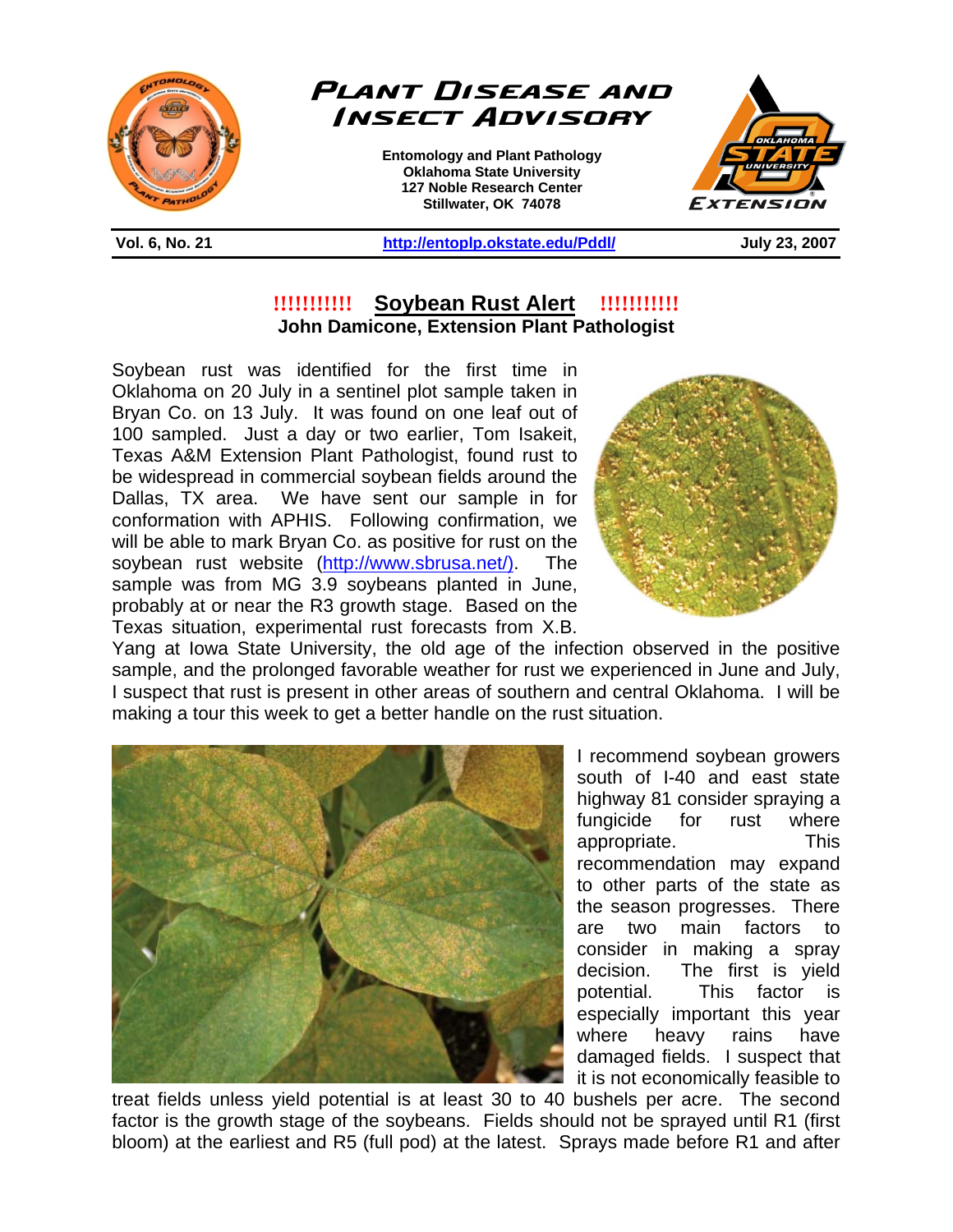R5 are not likely to provide a yield benefit. Fields sprayed before R3 (beginning pod) will likely require a second application.

Growth stages of soybeans are as follows:

| <b>Stage</b>   | <b>Name</b>        | <b>Description</b>                                                                                                                                                      |
|----------------|--------------------|-------------------------------------------------------------------------------------------------------------------------------------------------------------------------|
| V <sub>1</sub> | first node         | first node with fully expanded leaves                                                                                                                                   |
| V <sub>2</sub> | $2nd$ node         | two nodes on main stem with fully expanded<br>leaves                                                                                                                    |
| V <sub>5</sub> | $5th$ nodes        | five nodes with fully expanded leaves                                                                                                                                   |
| Vn             | $n$ nodes          | $n=$ total number of nodes with fully expanded<br>leaves (note: vegetative stages continue until first<br>flowering, some varieties may develop as many<br>as 20 nodes) |
| R <sub>1</sub> | beginning flower   | open flower at any node on the main stem                                                                                                                                |
| R <sub>2</sub> | full flower        | open flower at one of the two uppermost nodes on<br>the main stem with a fully expanded leaf                                                                            |
| R <sub>3</sub> | beginning pod      | pod 5 mm (3/16 inch) long at one of four<br>uppermost nodes on the main stem with a fully<br>expanded leaf                                                              |
| R4             | full pod           | pod 3/4 inch long at one of the four uppermost<br>nodes on the main stem with a fully expanded leaf                                                                     |
| R <sub>5</sub> | beginning seed     | seed 1/8 inch long in a pod at one of the four<br>uppermost nodes on the main stem with a fully<br>expanded leaf                                                        |
| R <sub>6</sub> | full seed          | pod containing a green seed that fills the pod<br>cavity at one of the four uppermost nodes on the<br>main stem with a fully expanded leaf                              |
| R <sub>7</sub> | beginning maturity | one normal pod on the main stem that has<br>reached its mature pod color                                                                                                |
| R <sub>8</sub> | full maturity      | 95% of the pods have reached their mature pod<br>color                                                                                                                  |